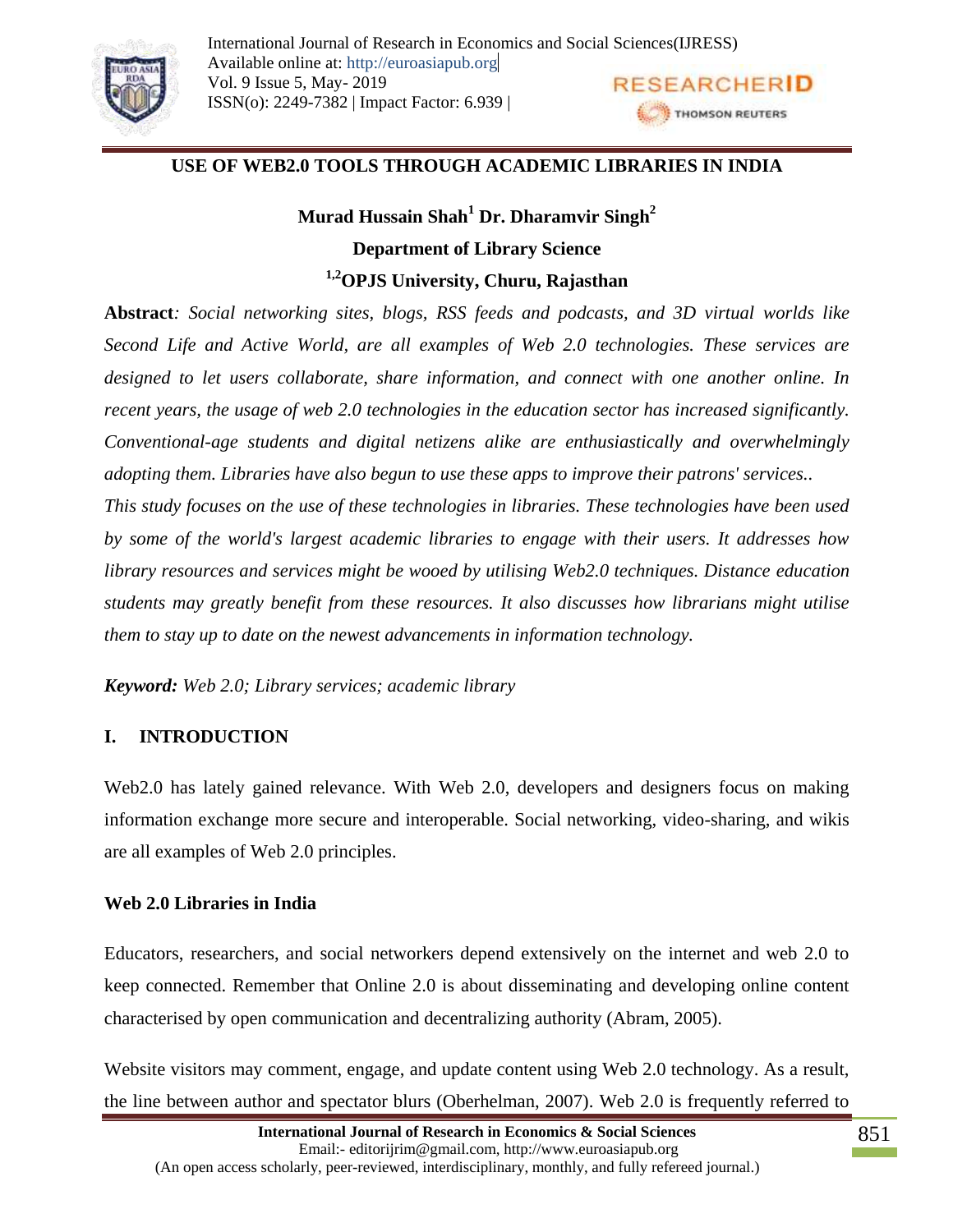

as "the web's second generation" (Tripathi & Kumar, 2010). Users may also contribute dynamic material to the site (Stephens, 2006).It is a collection of technologies like blogs and wikis where anybody can post and edit material, creating a socially networked online environment (Anderson, 2007). These technologies let teachers, libraries, and the public share knowledge effectively (Grosseck, 2009).

Knowledge and growth can only be achieved via the acquisition of information. In today's world, knowledge has become a valuable resource for any nation's advancement and growth. Since its inception, the internet has evolved from a pure communication tool into a vital information resource for the public. E-commerce, online advertising, and other services are using the newest web advances and technology that have become a 'Platform'. Over the years, it has broadened its horizons in every industry, including libraries.

ICT has enabled libraries to expand and improve services. Second-generation web-based communication tools include Web 2.0. It was created by Tim O'Reilly and Dale Dougherty of O'Reilly Media a decade after the 1990s IT industry crash. However, it refers to a network of multi-sensory communication rather than textual publication, enabling people in virtual communities to exchange and modify information, thoughts, and images/videos (Rodriguez, 2011).

Web 2.0's primary goal is to foster social interaction among disparate user groups, regardless of where those groups are physically located. Facebook, Twitter, and LinkedIn are examples of social networking sites that fall under the Web 2.0 umbrella. YouTube and Flickr are Web 2.0 mediasharing platforms (Greenhow, 2011). University libraries are always investigating new Web 2.0 applications to better interact with their users. Librarians utilise blogs, wikis, podcasts, and social media to promote their resources and services (Hinchliff& Leone, 2011). Internet users may have a two-way discourse about libraries, promote library materials and services, and bring libraries to consumers (Buigues-Garcia et al. With these technologies, libraries may reach new audiences and improve patron-driven services.

Examining university libraries' Web 2.0 technologies is necessary since they are becoming more prevalent in higher education. To find out whether university libraries are adopting Web 2.0, the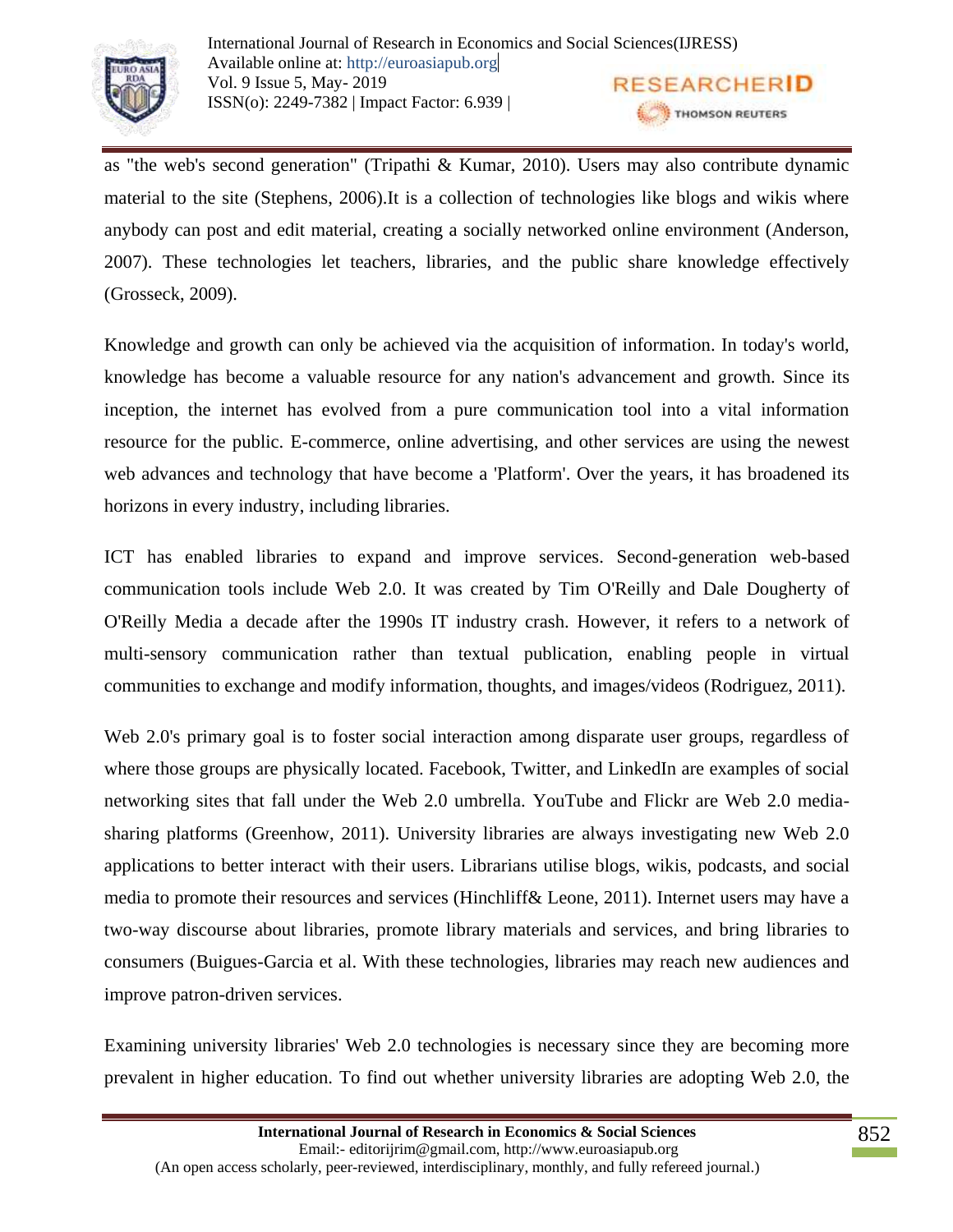

present research looks at that possibility.

## **Statement of the research problem**

There has been an increased usage of web technology, not only for social networking purposes but also to promote communication and to enhance information exchange in the modern world. Web 2.0 may positively impact education across the globe since the technology linked with it provides interesting educational possibilities. An investigation of different Web 2.0 technologies used by India's top 100 colleges and institutions is the focus of this research.

## **Scope of the study**

Web 2.0 tools seen on the websites of India's top 100 institutions are the focus of this research, which is limited in scope.

# **Objectives of the study**

- To web 2.0 academic library tools in India
- To examine the university libraries' use of Web 2.0.
- To review the most popular Web 2.0 technologies utilised by university libraries..

# **Review of literature**

Online content may take several forms with the help of Web 2.0 capabilities. This contains music, bookmarks, photographs, and documents. Web 2.0 technologies, it has been found, may have a wide range of effects on society. He thinks that web 2.0 is a social movement, not a fad..

Anyone who thinks Web 2.0 is a technological breakthrough is deceiving themselves. Online 2.0, according to Miller (2005) and Notess (2006), is the second wave of web methods that enhances the interactivity of information sharing, dissemination, and collaboration among users. Web 2.0, according to Davis, is more of a mindset than a technology. A technological shift is what Franklin and Van Harmelen, 2007 term it.

Social revolution, according to Downes (2005). Virkus (2008) claims that these technologies and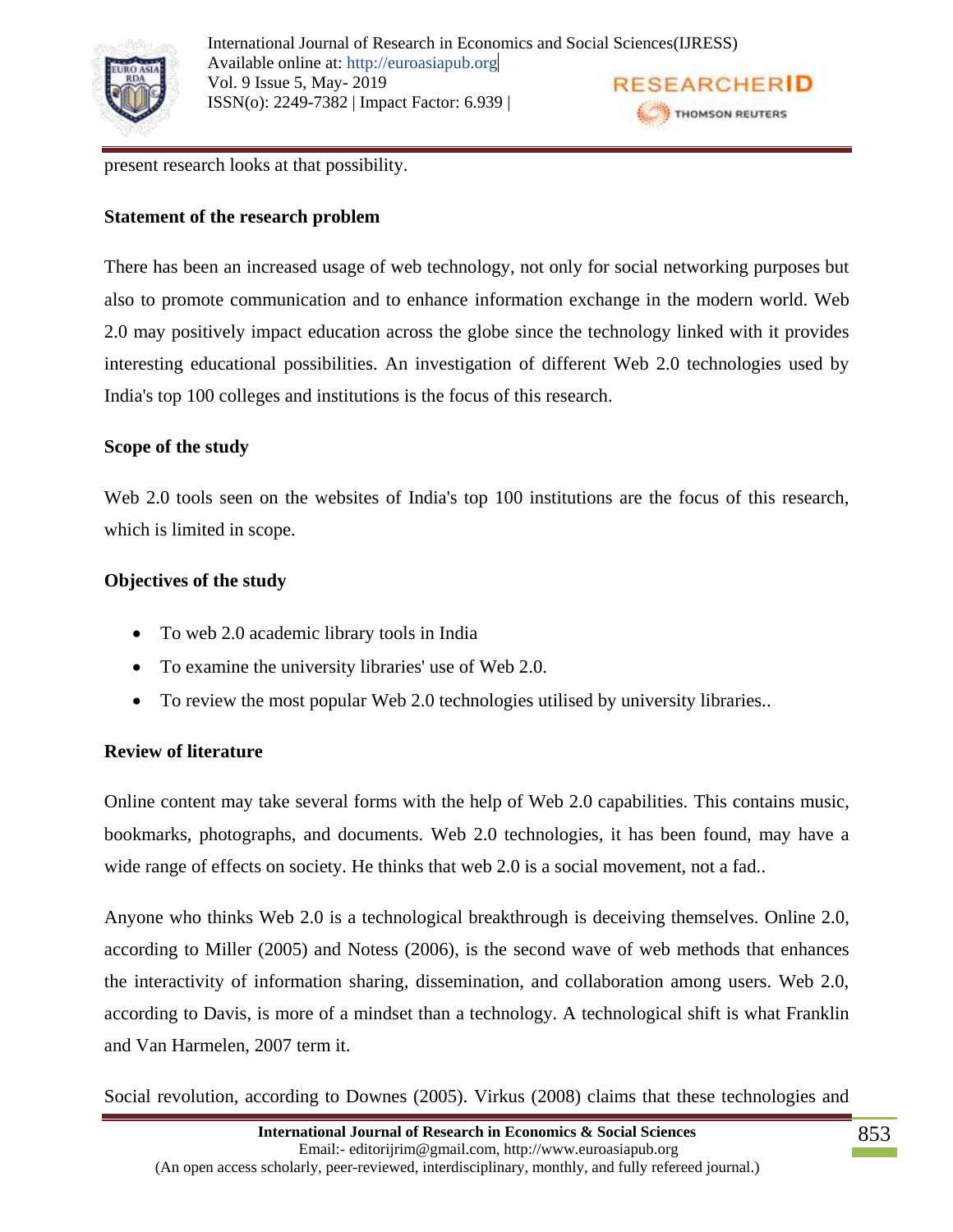

services open up new networking, communication, collaboration, and information sharing possibilities. Personnel from libraries should educate teachers about the possibilities of web2.0 as a teaching tool (Cohen,2008). Library services may be promoted via blogs and Web 2.0. (Draper, Lani and Turn age).

Students love online social networking sites, say Chu and Meulemans (2008). Library instruction, reference, and outreach may be taught via popular social networking sites like Myspace and Facebook. Web 2.0 and associated applications are highlighted in the literature study. Many researchers argue that it is a societal phenomenon rather than a major technical achievement in this situation.

On calls Web 2.0 in libraries and information centres "Library 2.0." (Miller,2006) Academic libraries are embracing Web 2.0 as a catalyst for change. These technologies may help librarians better organise collections, serve users, and run libraries. These technologies are increasing demand for virtual services. (Kajewski,2007). These technologies may help teach information literacy.

In addition to new possibilities for library resource design and delivery, the ACRL research committee says web 2.0 tools and technologies will put demand on staff and systems. Tedd's 2008 (Tedd, 2008).

A novel technique to engage with and attract clients, according to Bradley (2007).

Miller has advocated for libraries to embrace web 2.0. Use these tools to serve existing and prospective library users better. Says Miller, libraries will lose patrons if they do not use their resources.

Wikis, blogs, RSS, IM, podcasts, and vodcasts are examples of Web 2.0 technology libraries may utilise. All three authors (Maness 2006b, Singer and Sherill 2007) agree. (Linh, Nguyen Cuong, 2008) rated web2.0 apps and features in libraries in 32 Australasian nations (see table below).

Huwe (2006) demonstrated how web2.0 technology might personalise outreach services. Huwe examined how blogs may be used to personalise library outreach programmes as part of the same study project. Using blogs to promote library services and collections can keep patrons informed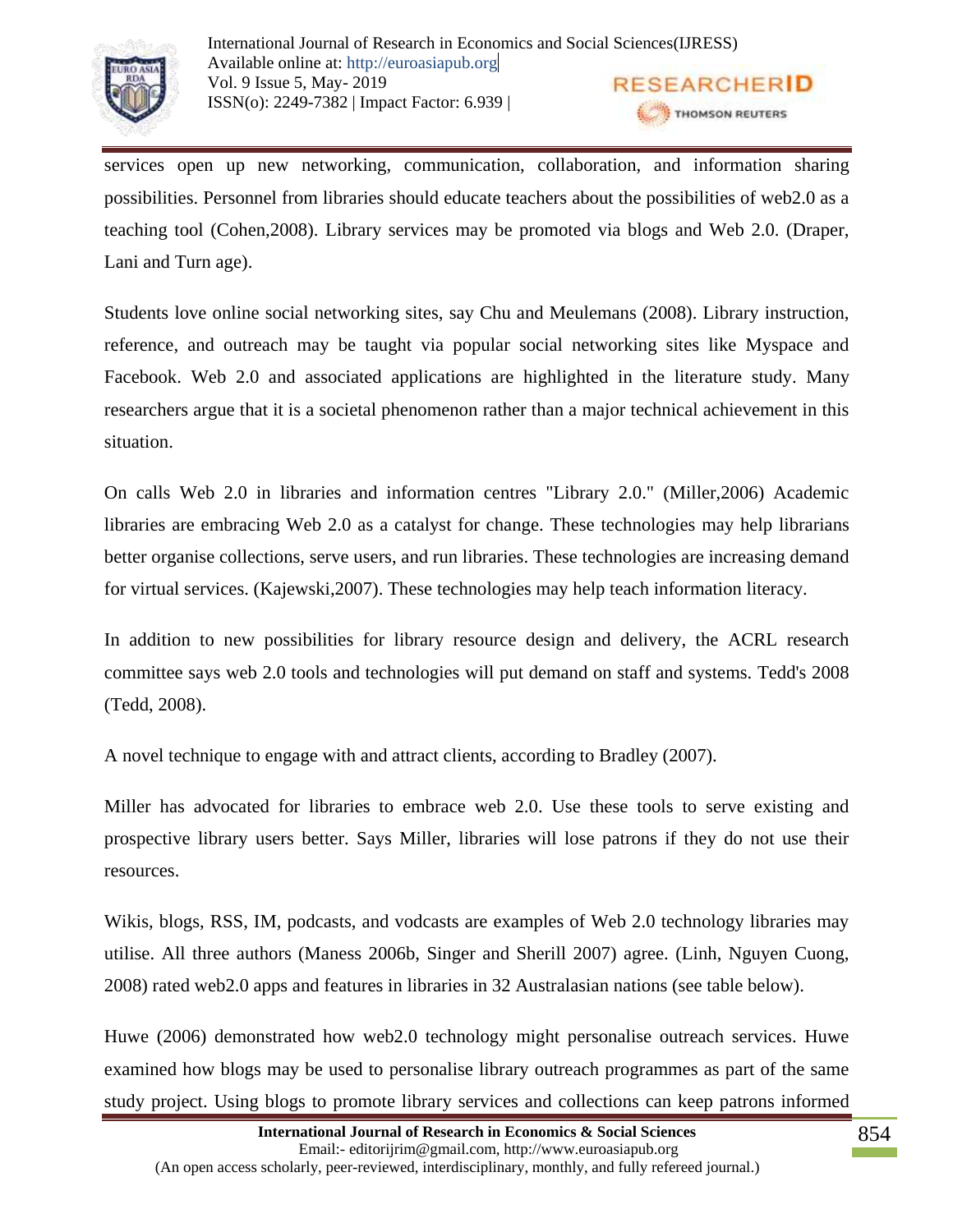

about new and updated offerings. This is because social networking affects learning, according to the Economist.

Clyde (2004) investigated 55 weblogs and found that they were utilised to provide library visitors with news, information, and connections to the Internet. Clyde pointed out that a small percentage of sites offered interactive features and RSS feeds. According to Stephens (2006), the Library has a blog. Library blogs may be used to solicit user comments on critical parts of the library, allowing for more openness in the organisation, according to Stephens (2006a).

According to Frumkin (2005), wikis have a critical role in libraries. According to a literature analysis, library usage of Web 2.0 is rising at an incredible rate. Libraries often use technologies like blogs, RSS feeds, and instant messaging, but wikis have yet to catch on. Libraries may utilise these tools to tailor their outreach efforts. Libraries may benefit from using these technologies proactively by providing their resources and services to their customers.

## **Research Method**

The present research used content analysis. Content analysis is utilized to find specific phrases or concepts inside texts or collections of texts. Researchers examine the words and ideas in texts, assessing their presence, meanings, and connections. Content analysis is a social science technique for studying communication content. As defined by Earl Babbie, it is "the study of recorded human conversations... Social scientists generally use it to analyse transcripts of participant interviews.

### **Use of Web2.0 tools**

| S.No           | <b>Types of Web2.0</b><br>tools | $%$ of<br>libraries |  |
|----------------|---------------------------------|---------------------|--|
|                | <b>RSS</b>                      | 39.34               |  |
| $\overline{2}$ | <b>Blog</b>                     | 43.60               |  |
| 3              | ΙM                              | 53.08               |  |
|                | Podcasts                        | 11.00               |  |
| 5              | Social networking<br>sites      | 14.23               |  |

More than 53% of libraries utilize Instant Messaging (IM) as their primary method of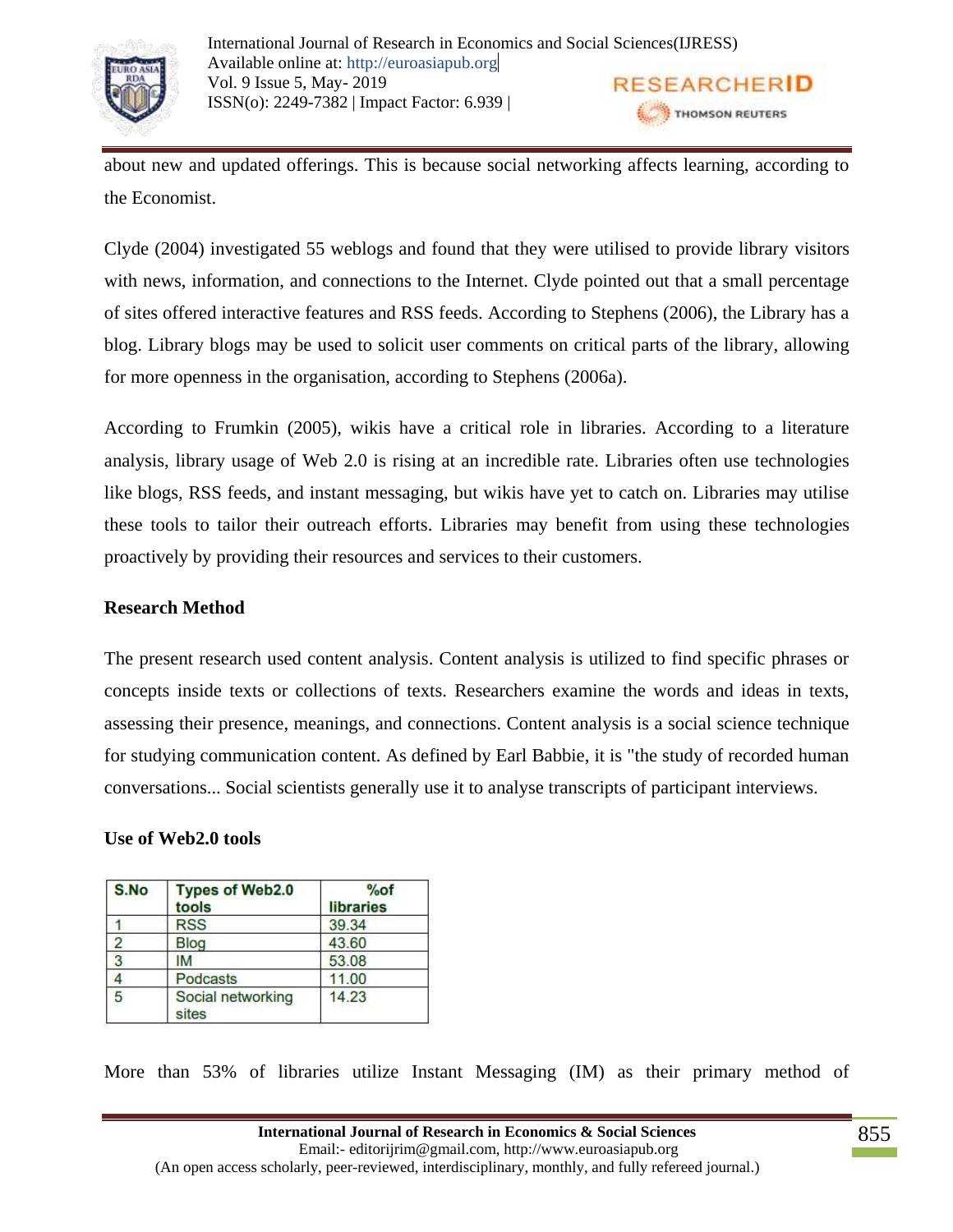

communication, according to Table #3 above. For a brief period, students had access to this facility. This is a critical technology that more and more libraries should use to provide their patrons online access to reference materials. Using this service allows users to obtain instant answers to their questions. 43.60 percent of the libraries utilised blogs.

It is becoming more common to utilise blogs, which are simple to manage and do not need much time or effort; free hosting software is another good advantage. 39.54% of libraries employed the RSS (Rich Site Syndication) technology. The simplicity and ease of use of RSS have contributed to its widespread adoption. RSS feeds for academic and research purposes may be subscribed to by users. If you'd like to know what's going on at the University of Southampton, you may subscribe to several RSS news feeds provided by the library. News streams from the School of Music, the University library, and other institutions are accessible.

Only 11% of libraries reported using podcasts or video on demand as a resource. Using podcasts/vodcasts necessitates the usage of sound recorders and soundproof rooms. Extensive music and video files that take too long to download or stream online are annoyances..

Libraries used podcasts for 3–6 minutes. Because it is difficult to schedule a session when everyone can attend, libraries may utilise these tools to podcast or vodcast some of their most important events.. Using these technologies, users may access the files whenever and wherever they choose..

# **Use of RSS**

| <b>S. No.</b> | <b>Objective of using RSS</b>                       | %of libraries |  |
|---------------|-----------------------------------------------------|---------------|--|
| 1.            | <b>General News and</b><br><b>University News</b>   | 36.98         |  |
| 2.            | <b>Library News and events</b>                      | 35.55         |  |
| 3.            | List of new books                                   | 26.07         |  |
| 4.            | List of e-journals, new<br>databases                | 20.38         |  |
| 5.            | Announcements about<br>workshops and<br>exhibitions | 17,06         |  |
| 6.            | Rss for addition to IR                              | 3.32          |  |
| 7.            | <b>Help for Catalog search</b>                      | 1.42          |  |
| 8.            | <b>Library instructions</b>                         | 7.11          |  |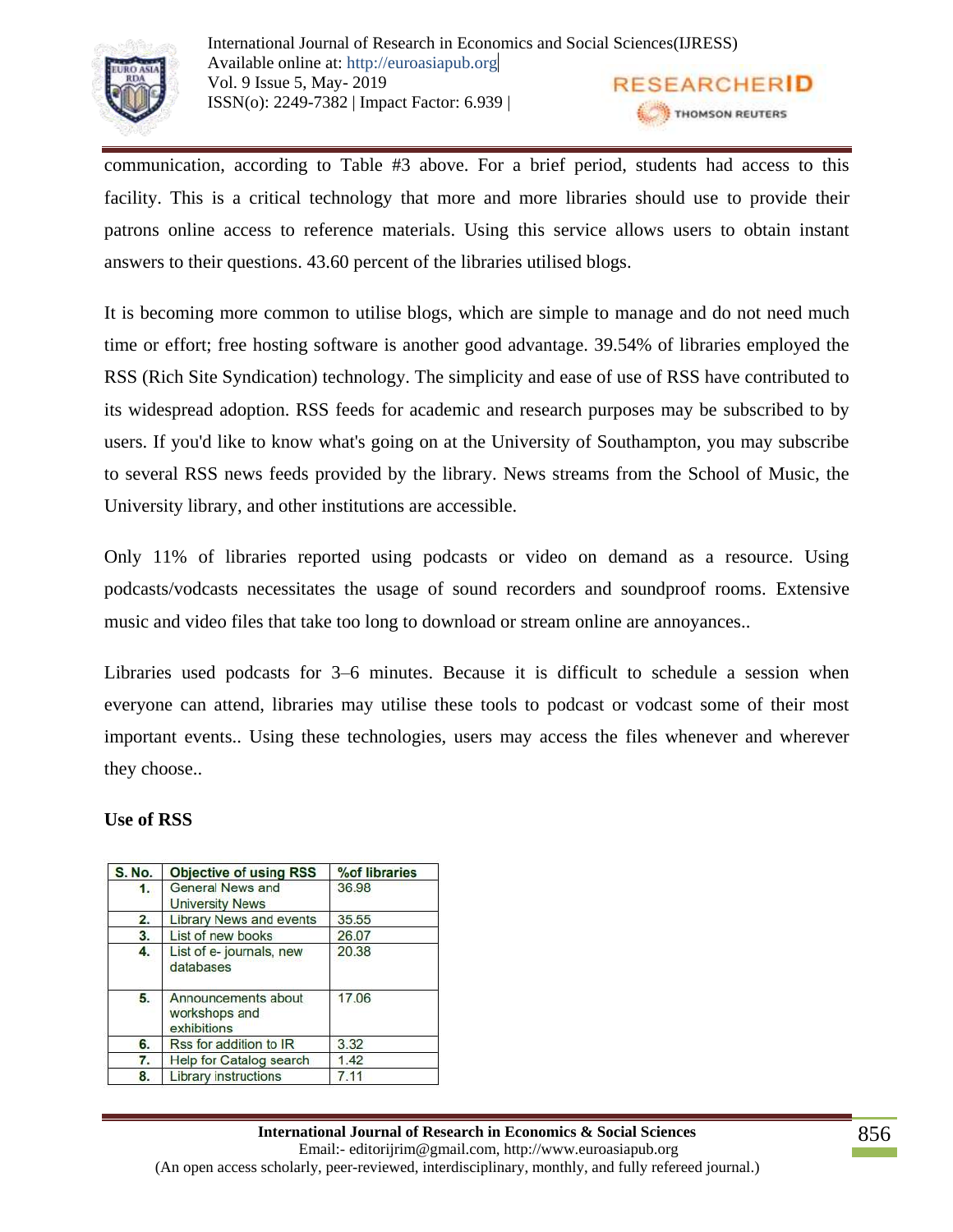

International Journal of Research in Economics and Social Sciences(IJRESS) Available online at: http://euroasiapub.org Vol. 9 Issue 5, May- 2019 **RESEARCHERID** ISSN(o): 2249-7382 | Impact Factor: 6.939 | THOMSON REUTERS

Moreover three-quarters of the libraries surveyed (36.98 percent) utilised RSS to distribute general/university news; 35.55 percent used RSS to provide library news and events; Twenty-eight percent cited new e-journals; seventeen percent cited workshop and exhibition notices; and twentyseven percent utilised RSS to keep track of new books. RSS was utilised by 3.32 percent of libraries to notify users of changes to the Institutional Repository (IR); RSS was used by 7.11 percent of libraries to navigate the catalogue and by 1.42 percent to explain how to utilise it..

# **Use of blogs**

| <b>S. No.</b>  | <b>Objective of using</b><br>blogs                     | $%$ of<br>libraries |
|----------------|--------------------------------------------------------|---------------------|
|                | <b>General Information</b>                             | 28.44               |
| $\overline{2}$ | <b>Research tips</b>                                   | 20.38               |
| 3              | New books                                              | 19.91               |
| 4              | <b>Book reviews</b>                                    | 15.17               |
| 5              | <b>Information literacy</b>                            | 8.53                |
| 6              | New databases                                          | 39.34               |
| 7              | Downtime of<br>servers/databases                       | 33.18               |
| 8              | Hours of<br>operation/holidays                         |                     |
| 9              | Information about<br>employment<br><b>&amp;careers</b> | 7.6                 |

**Table 7:** Libraries utilised blogs to provide library information, research advice, book acquisitions, book reviews, and new database sign-ups.. 33.28 percent of libraries used blogs to alert users about server and database disruptions, 31.10 percent to announce operation hours and holidays, and 7.65 percent to advertise employment and career possibilities. The Bath University Library has blogged for academics from several fields, such as health/sports librarians and library development for the Faculty of Engineering.

# **Use of podcast**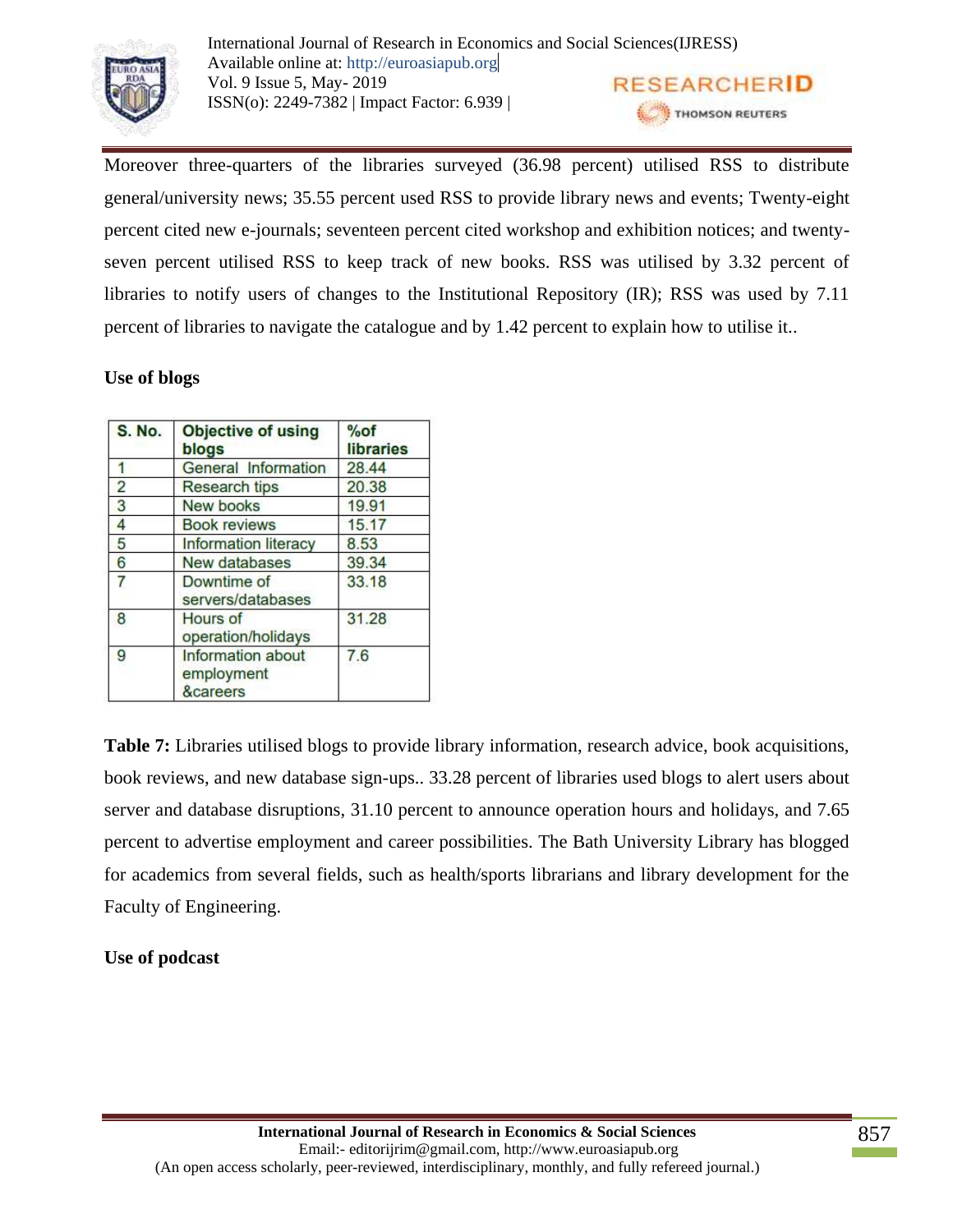

International Journal of Research in Economics and Social Sciences(IJRESS) Available online at: http://euroasiapub.org Vol. 9 Issue 5, May- 2019 ISSN(o): 2249-7382 | Impact Factor: 6.939 |

|  | <b>RESEARCHERID</b> |  |  |  |
|--|---------------------|--|--|--|
|  | THOMSON REUTERS     |  |  |  |

| s.<br>No       | Use of Podcast<br>The Mother's County of Australian           | % of libraries |
|----------------|---------------------------------------------------------------|----------------|
| $\mathbf{t}$   | Library orientation tours                                     | 3.8            |
|                | General Searching skills                                      | 4.2            |
| $\frac{2}{3}$  | Searching Library Catalogues                                  | 3.7            |
| $\overline{4}$ | Guidance with resources                                       | 4.2            |
| 5              | Guidance with library facilities                              | 3.8            |
| $rac{6}{7}$    | Information literacy tutorials                                | 0.4            |
|                | Interviews /speeches of important<br>personalities/Presidents | 28             |

As a result of this combination, "pod casts," or podcasts, were coined. You may listen to it on your computer or mobile device over the internet. Subscribing to or utilising a podcatcher, client, such as iTunes, or juice, is the typical method of getting podcasts. A pod cast's RSS feed URL may be entered into the client, or it can be found in directories..

## **Conclusion**

Web 2.0 tools should be leveraged to better serve library users. Before employing a web 2.0 tool in the real world, determine its suitability for the context. Web 2.0 technology may make providing resource access, interactive reference services, and information literacy training simpler, says Farkas (2007). And this is true even while utilising cutting-edge technology in the classroom. Libraries that effectively employ these technologies may become active knowledge hubs. Traditional library services must be redesigned to fit the requirements of today's tech-savvy users. This would surely help alleviate library boredom, a serious issue among customers.

### REFERENCES

- 1. Abram, S. (2005). Web 2.0, Library 2.0 and Librarian 2.0: preparing for the world. Online information 2007 proceedings, 2(1), 6-8. DOI: 10.1108/03074801211218561
- 2. Oberhelman, D. D. (2007). Coming to terms with Web 2.0. Reference Reviews. 21(7), 5-6. DOI: 10.1108/09504120710836473
- 3. Tripathi, M. & Kumar, S. (2010). Use of Web 2.0 tools in academic libraries: a reconnaissance of the international landscape. Library and information science research, 42(3), 195-207. DOI:10.1016/j.iilr.2010.07.005.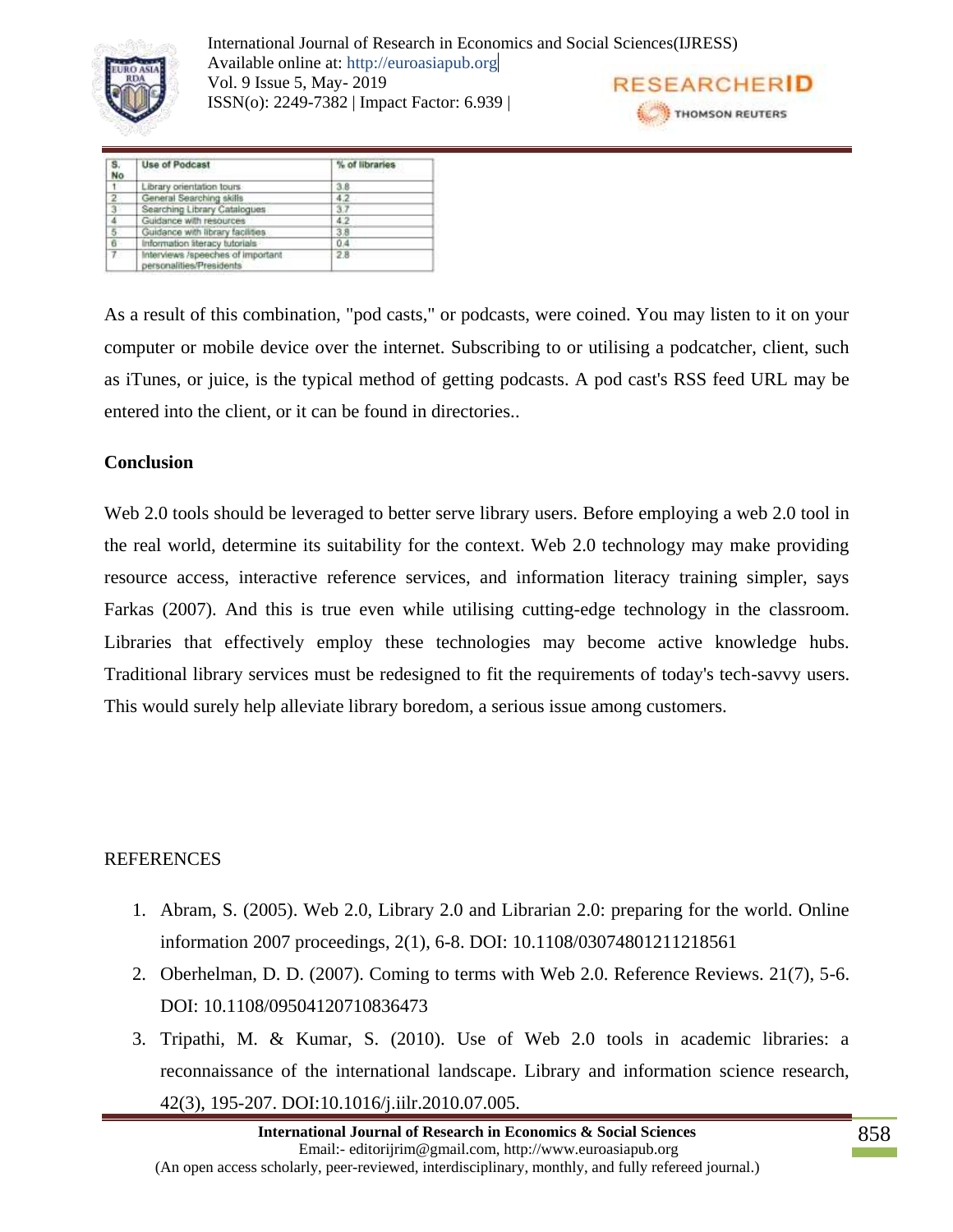

- 4. Stephens, M. (2006). Exploring Web 2.0 and libraries. Library Technology Reports, 42(4), 8- 14. Retrieved from http://Alatechsource.metapress.com
- 5. Holmberg, K., Huvila, I., Kronqvist-Berg, M &Wide'n-Wulff, G. (2009). What is Library 2.0?. Journal of Documentation, 65(4),668-681. DOI:10.1108/00220410910970294
- 6. O'Reilly, T. (2005). What is Web 2.0?: Design patterns and business models for the next generation of software. Communication & Strategies, 65(4580), 14-37. DOI: 10.2139/ssrn.1008839.
- 7. Stephens, M. (2006). Exploring Web 2.0 and libraries. Library Technology Reports, 42(4), 8- 14. Retrieved from http://Alatechsource.metapress.com
- 8. Anderson, P. (2007). All that glisters is not gold: Web 2.0 and the librarian. Journal of Librarianship and Information Science, 39(4), 195-198. DOI: 10.1177/0961000607083210
- 9. Grosseck, G. (2009). To use or not to use Web 2.0 in higher education? Procedia: Social and Behaviour Sciences, 1(1), 478-82. DOI: 10.2190/EC.45.2.a
- 10. Rodriguez, J. E. (2011). Social media use in higher education: Key areas to consider for educators. Journal of online Learning and Teaching, 7(4), 22-25. DOI: 1558-9528
- 11. Greenhow, C. (2011). Youth, learning and social media. Journal of educational computing Research, 45(2), 139-146. DOI: 10.2190/EC.45.2.a
- 12. Hinchliffe, L. J. & Leon, R. (2011). Innovation as a framework for adopting Web 2.0 marketing approaches. Marketing libraries in a Web 2.0 world, 14(5), 58-65. DOI: 10.1108/LM.01.2011.002
- 13. Buigues-Garci'a, M. &Gime'nez-Chornet. V. (2011). Impact of Web 2.0 on national libraries. International Journal of Information Management, 32(1), 3-10. DOI: 10.1016/j.ijinfomjt.2011.06.07
- 14. Casey, M. &Savastinuk, L. (2006). Library 2.0: service for the next-generation library. Library Journal, 131(14), 1-5. DOI: 10.1002/asi.20773
- 15. Macaskill, W. and Owen, D (2006) , "Web2.0 to go" ,Proceedings LIANZ Conference 2006,Wellington
- 16. Notess,G.R. (2006) , " The terrible twos:web2.0,library2.0 andmore",Online,Vol30(3),pp40-42